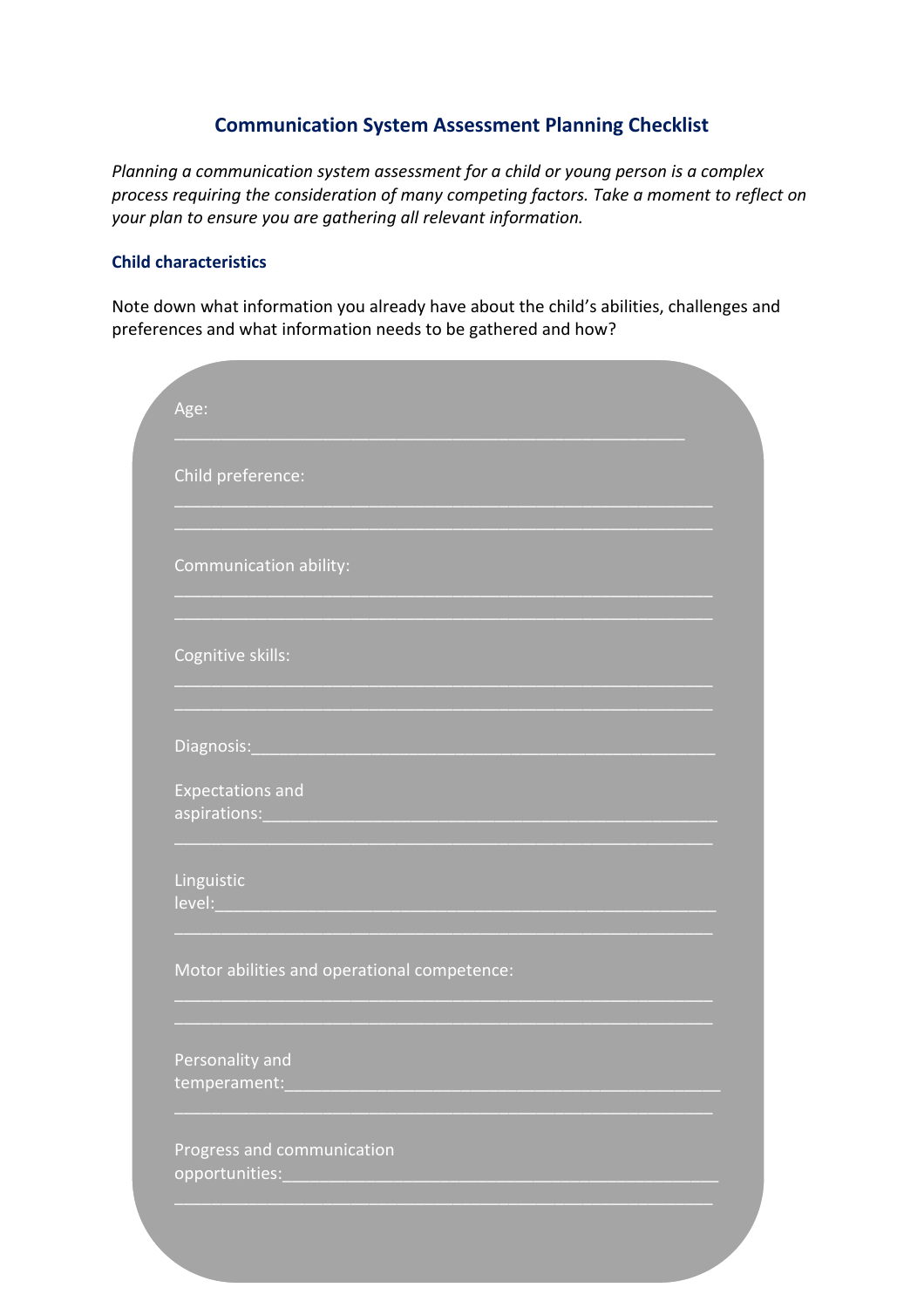### **Communication aid attributes**

Note down what you know about the child's existing communication system: What is it? How does to work? What are the child and family views on the features listed below?

|                     | Aesthetics:                              |  |  |
|---------------------|------------------------------------------|--|--|
| Reliability:        |                                          |  |  |
|                     | Data storage and processing:             |  |  |
|                     | Consistency and intuitiveness of design: |  |  |
| Ease of<br>editing: |                                          |  |  |
| Graphic             | representation:                          |  |  |
|                     |                                          |  |  |

## **Access features**

What is already known about how the child accesses communication?

Access method: Mounting and positioning: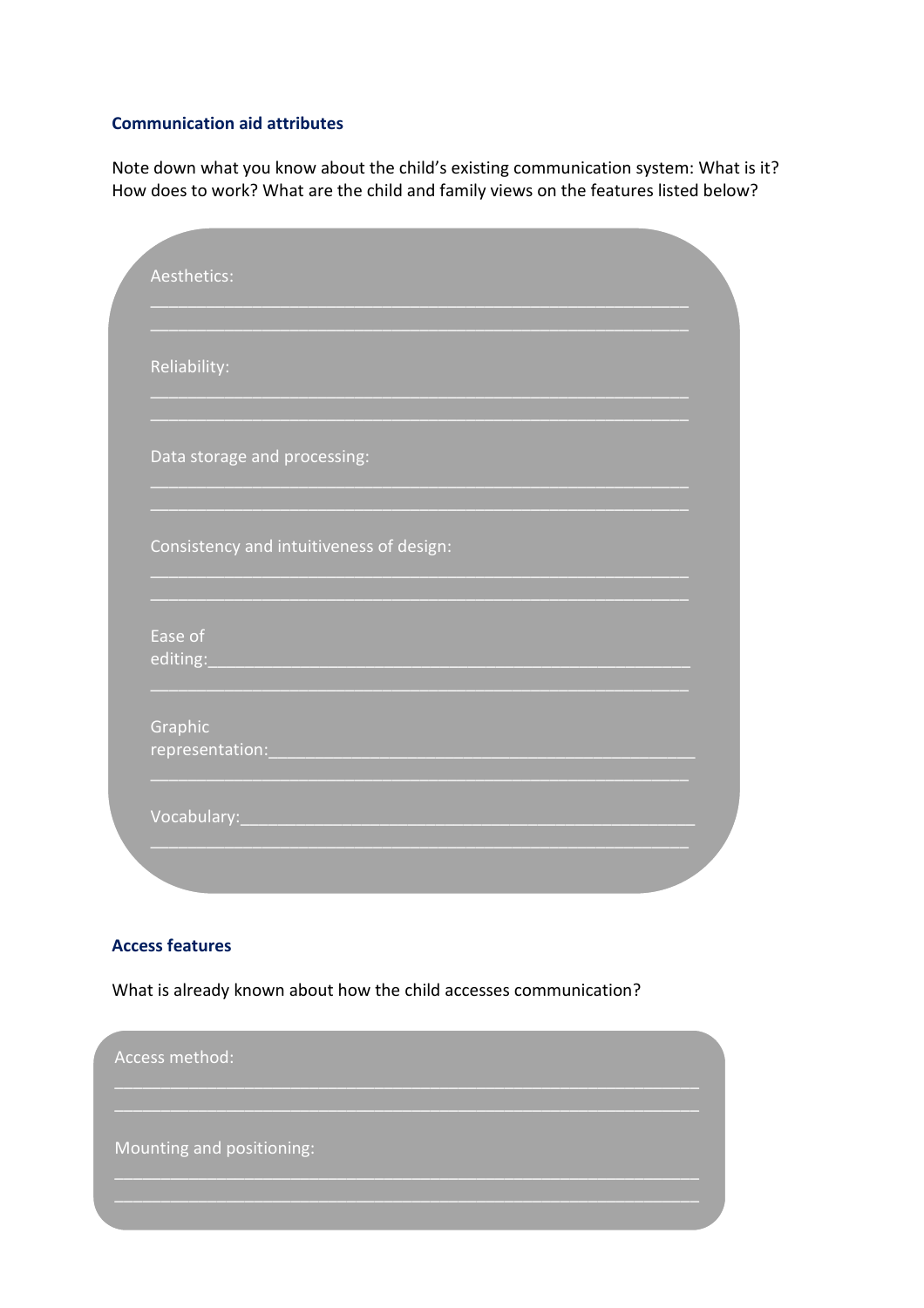#### **Transitions**

Are there any major life transitions or other changes expected in the next 2-3 years?



### **Available resources**

**START COMPANY** 

What do we know about the resources are available to support a new AAC system?

| Attitude:                    |  |  |
|------------------------------|--|--|
|                              |  |  |
| Cost:                        |  |  |
|                              |  |  |
| Intervention:                |  |  |
|                              |  |  |
| Support:                     |  |  |
|                              |  |  |
| Team knowledge and<br>skill: |  |  |
|                              |  |  |
|                              |  |  |
|                              |  |  |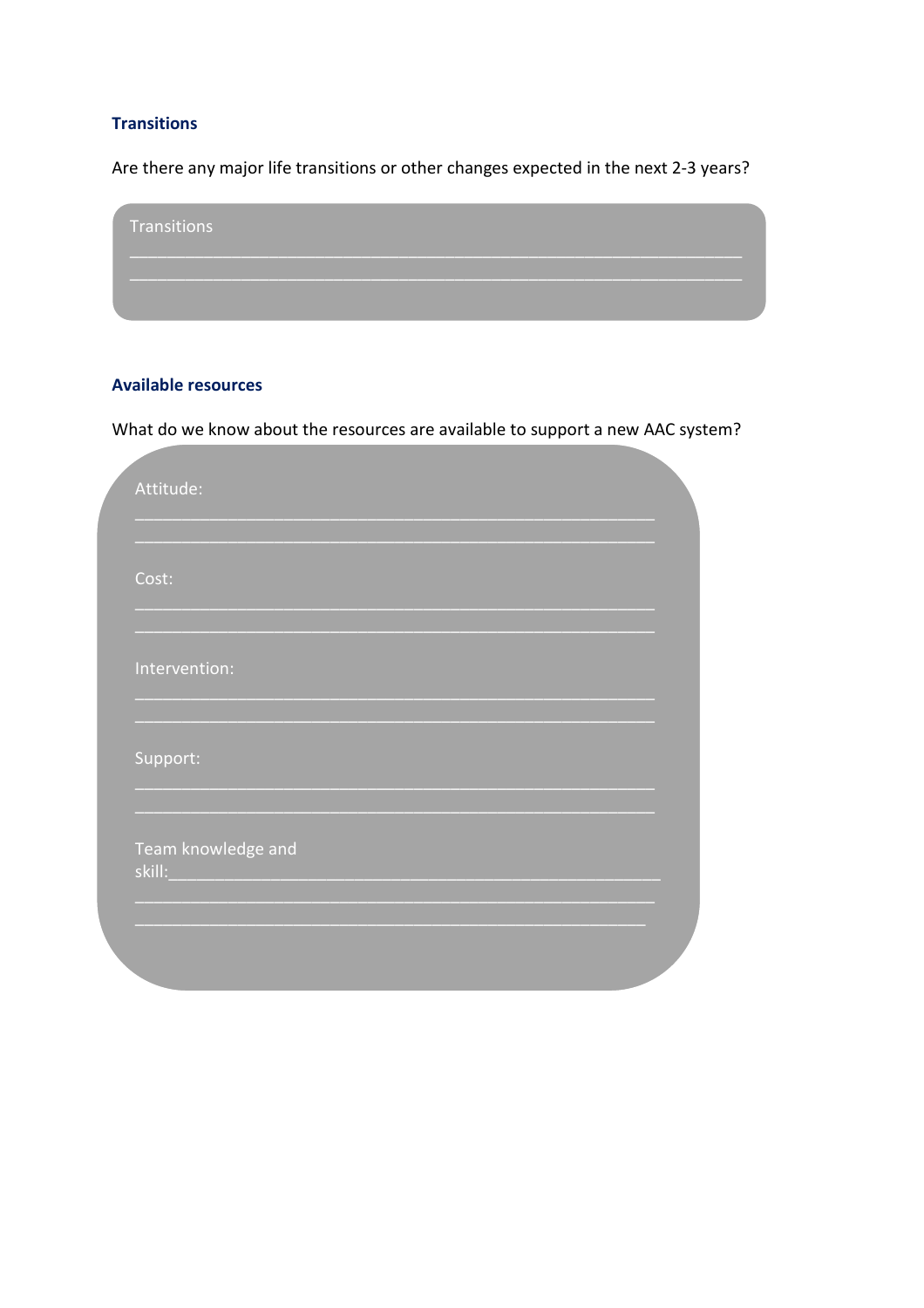### **Ways of working**

Are there considerations related to ways of working to be taken into account?

**Balancing decisions:** Basis for referral: Extraneous factors: Inherited decisions: Roles and responsibilities Service delivery model: